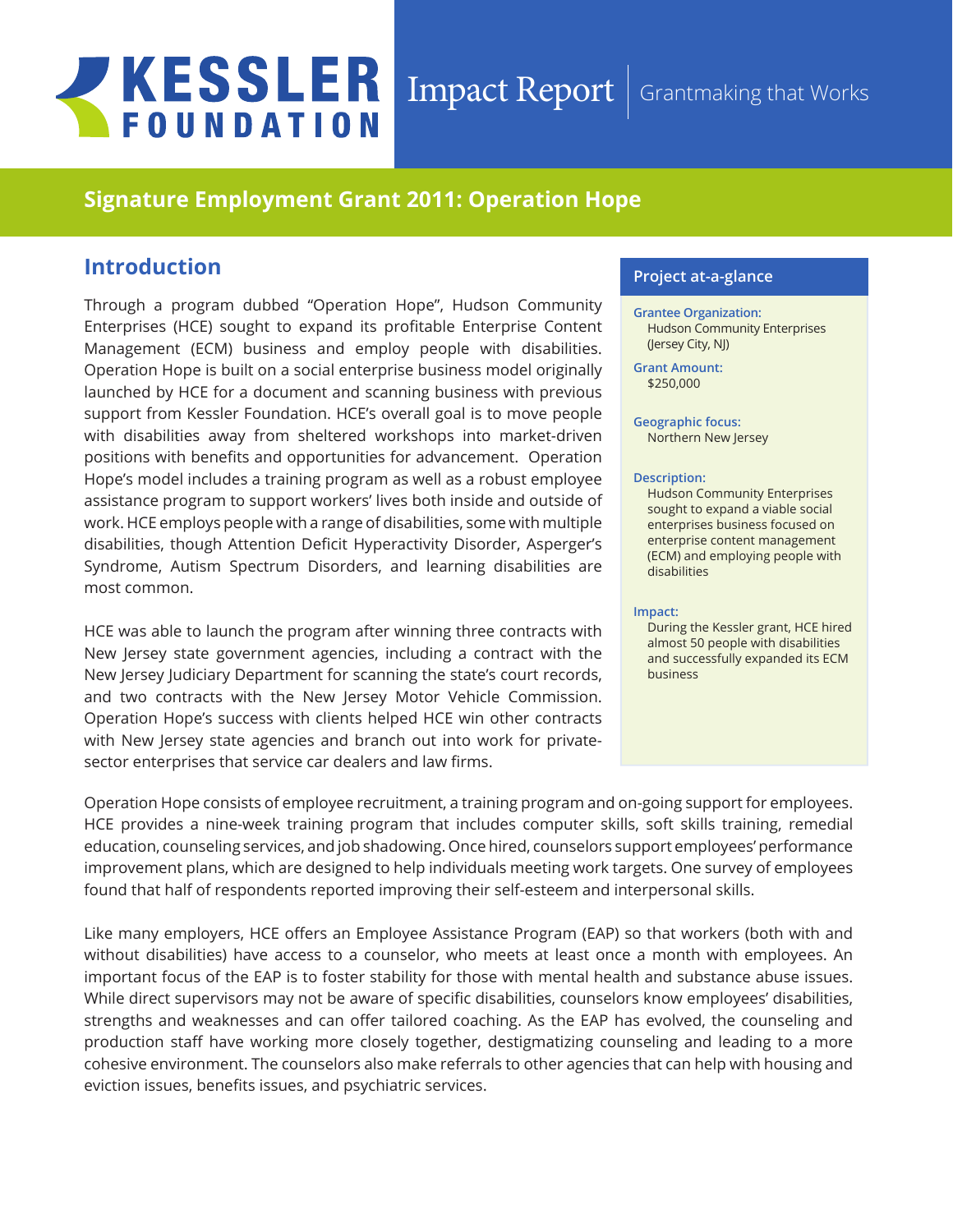# **Key elements of success**

# HCE's inclusive model and disability cultural competence

HCE's mission is to provide individuals with disabilities with the skills and support they need to have successful work experiences. HCE's businesses employ close to 400 individuals, 70% of whom have disabilities. This provides HCE and Operation Hope with strategic advantages, including an engrained commitment to disability inclusion, and an understanding of what employees with disabilities need to succeed in the workplace. HCE has created new job opportunities for people with disabilities and has cultivated a culture to support employee growth.

At the same time, employees find that they have the support to succeed in their new jobs. Jared serves as a Data Entry Specialist and has proven to be a valuable employee. Before working for HCE, he had a difficult college experience while grappling with undiagnosed ADD. His testimony highlights the importance of HCE's culture within a viable social enterprise. "On the emotional side, there is an informal culture of acceptance, which I found profoundly refreshing and freeing. Not once have I felt any anxiety about my disability. On the practical side, I was able to receive feedback on my work on a regular basis and was given the opportunity to improve my work habits and encouraged to take on more responsibilities."

For example, according to New Jersey Division of Vocational Rehabilitation Services (DVRS), its partnership with HCE to find employment opportunities for its clients has been "almost transformational" by providing the opportunity for people with disabilities to work in a more corporate, professional job setting compared to alternative situations such as bench work assembly. "The jobs offer a good transition from sheltered workshop employment for people who have the aptitude for the lower- and mid-level skills needed," noted the representative.

# A robust Employee Assistance Program provides critical services and deters stigma

The role of counselors at HCE provides employees with robust support through a range of wraparound services. Louise's experience underscores the difference this support can make. Given new work that required security clearances, HCE required fingerprinting. Louise's counselor was able to help her expunge an old criminal charge that could have threatened her job at any other business. At the same time, HCE has developed relationships with a range of partners to attract job seekers. These new partners are sharing other wrap-around resources that have been incorporated into HCE's EAP efforts. Lastly, the integration of EAP services for all workers provides an important signal that counseling is integral to workers' success regardless of disability status.

# HCE's leadership supports a philosophy of continuous improvement and innovation

As Operation Hope developed, HCE's leadership remained open to changes in its model to ensure success. For example, HCE reached out to new agencies for recruitment, modified its training programs to reflect changing skill needs, and enriched the counseling and EAP offerings to support its employees and reduce turnover. This culture of continuous improvement along with HCE's "metamorphosis into a social enterprise has become a model for other such facilities to follow," noted a DVRS representative who worked closely with the program.

© Kessler Foundation 2018